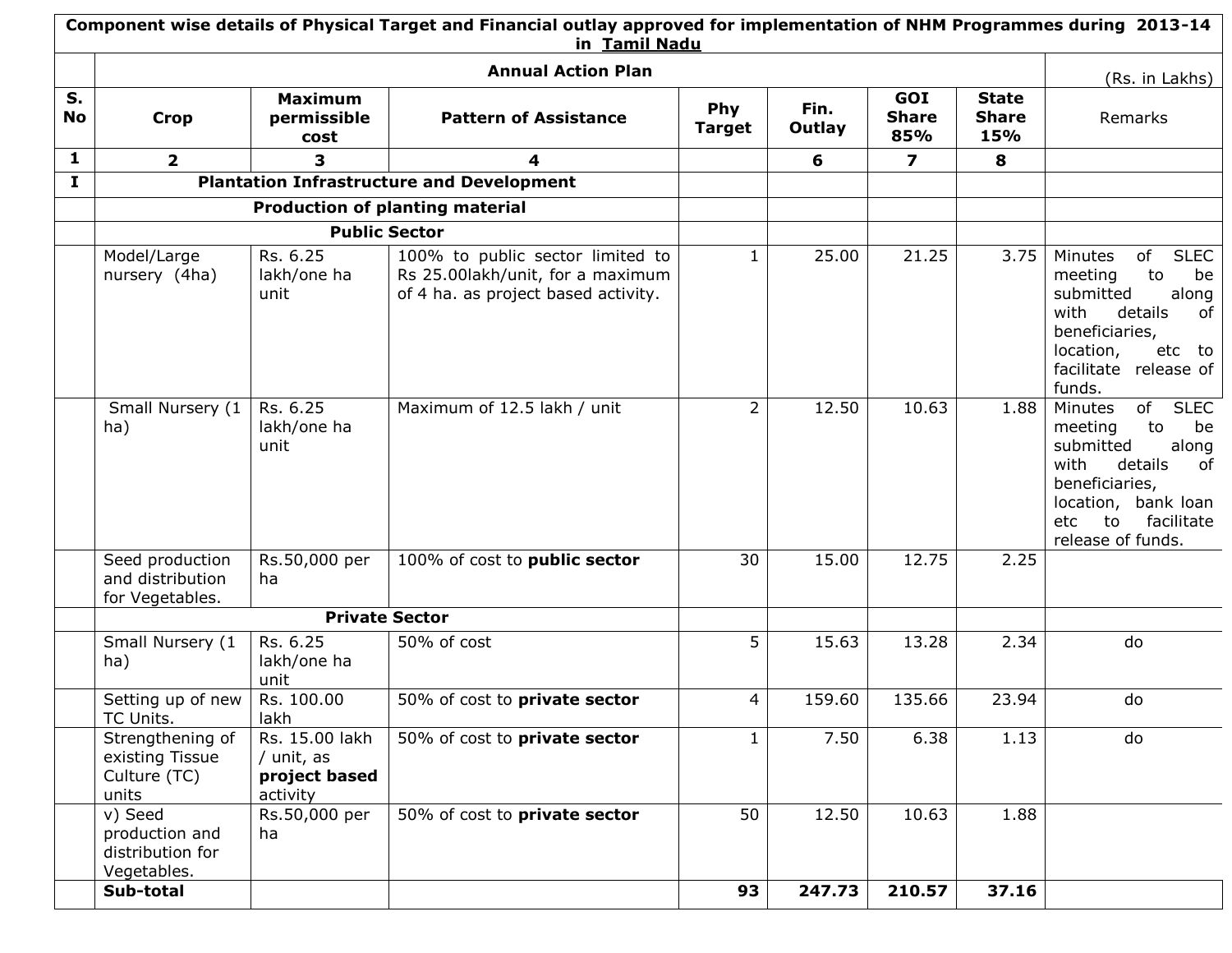| $\mathbf{2}$ | Establishment of new gardens / Area Expansion        |                |                                                                                                                                                                                                                                                                                         |      |        |        |       |  |
|--------------|------------------------------------------------------|----------------|-----------------------------------------------------------------------------------------------------------------------------------------------------------------------------------------------------------------------------------------------------------------------------------------|------|--------|--------|-------|--|
|              |                                                      |                | Cost intensive crops (For a maximum area of 4 ha per                                                                                                                                                                                                                                    |      |        |        |       |  |
|              |                                                      | beneficiary)   | <b>Fruits - Perennials (ha)</b>                                                                                                                                                                                                                                                         |      |        |        |       |  |
|              |                                                      |                |                                                                                                                                                                                                                                                                                         |      |        |        |       |  |
|              | High density<br>planting (Mango)<br>(2.5x2.5m)       | Rs.80,000/ha   | Maximum of Rs.40000/- per ha.<br>(50% of cost for meeting the<br>expenditure on planting material<br>and cost of material for INM/IPM<br>in 3 installments of<br>etc.,<br>60:20:20 subject to survival rate<br>of 75% in 2nd year and 90% in<br>3rd year).                              | 800  | 192.00 | 163.20 | 28.80 |  |
|              | <b>High density</b><br>planting<br>(Guava)<br>(3x3m) | Rs.62,775/ha   | Maximum of Rs.31388/-<br>per<br>ha.(50% of cost for meeting the<br>expenditure on planting material<br>and cost of material for INM/IPM<br>etc., in 3 installments of<br>60:20:20 subject to survival rate<br>of 75% in 2nd year and 90% in<br>3rd year).                               | 100  | 18.83  | 16.01  | 2.82  |  |
|              | <b>Normal Spacing</b>                                |                |                                                                                                                                                                                                                                                                                         |      |        |        |       |  |
|              | Grape (3x3<br>Spacing)                               | Rs.100,000/ha. | Maximum of Rs.50000/- per ha.<br>(50% of cost for meeting the<br>expenditure on planting material<br>and cost of INM/IPM etc in 3<br>installments of 60:20:20 subject<br>to survival rate of 75% in 2nd<br>year & 90% in 3rd year for<br>perennial crops and for non<br>perennial crops | 50   | 15.00  | 12.75  | 2.25  |  |
|              | Mandarin Orange                                      | Rs.100,000/ha. | Maximum of Rs.50000/- per ha.<br>(50% of cost for meeting the<br>expenditure on planting material<br>and cost of INM/IPM etc in 3<br>installments of 60:20:20 subject<br>to survival rate of 75% in 2nd<br>year & 90% in 3rd year for<br>perennial crops and for non<br>perennial crops | 100  | 30.00  | 25.50  | 4.50  |  |
|              | Mango                                                | Rs.22,000/ha   | Maximum of Rs.16500/- per ha.<br>(75% of cost for meeting the<br>expenditure on planting material<br>and cost of INM/IPM etc in 3<br>installments of 60:20:20 subject<br>to survival rate of 75% in 2nd<br>year & 90% in 3rd year for                                                   | 1000 | 99.00  | 84.15  | 14.85 |  |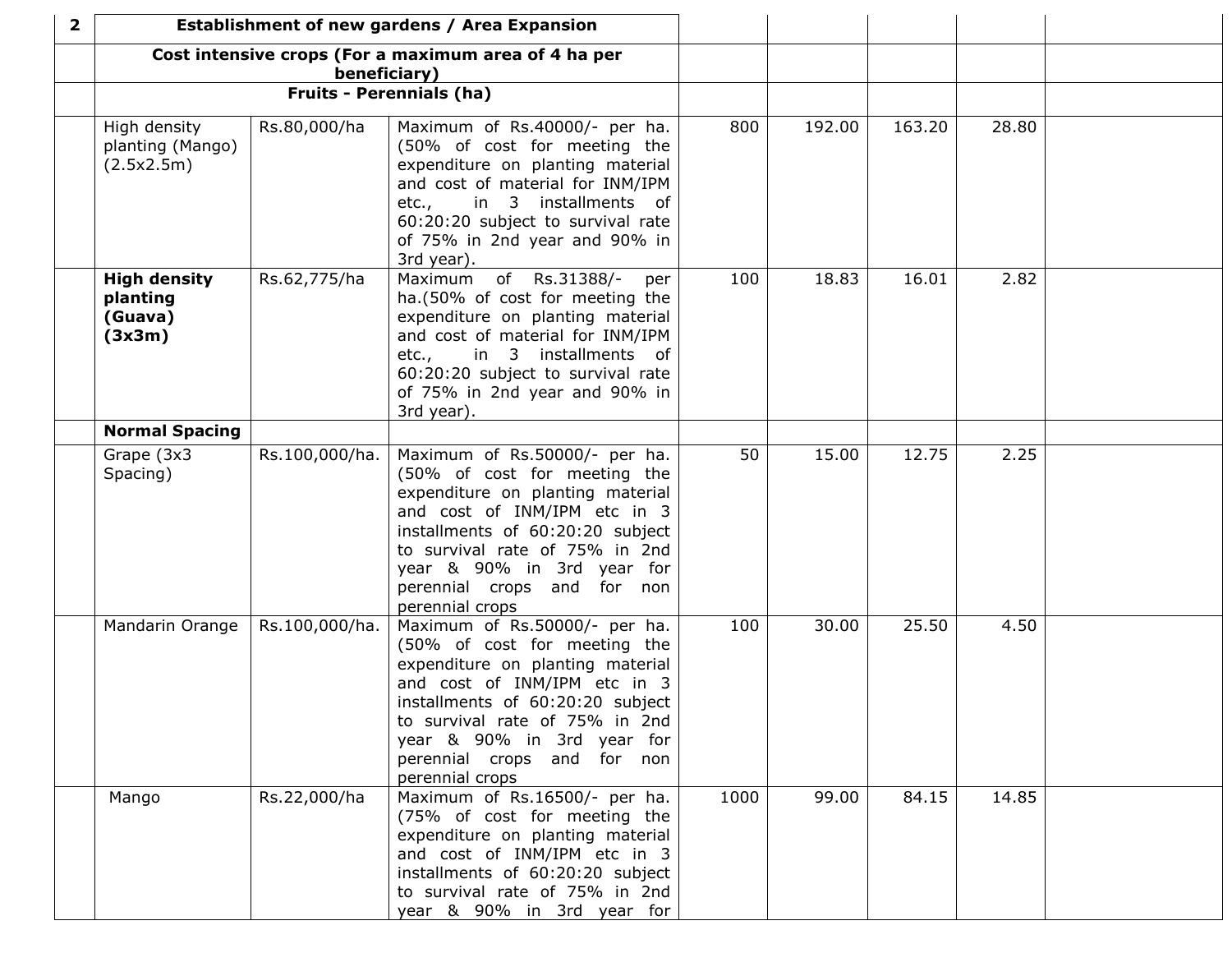|                                                          |              | perennial crops and for non<br>perennial crops                                                                                                                                                                                                                                                |      |        |        |              |  |
|----------------------------------------------------------|--------------|-----------------------------------------------------------------------------------------------------------------------------------------------------------------------------------------------------------------------------------------------------------------------------------------------|------|--------|--------|--------------|--|
| Papaya                                                   | Rs.80,000/ha | Maximum of Rs.40000/- per ha.<br>(50% of cost for meeting the<br>expenditure on planting material<br>and cost of material for INM/IPM<br>in 3 installments of<br>etc.,<br>60:20:20 subject to survival rate<br>of 75% in 2nd year and 90% in<br>3rd year).                                    | 200  | 49.30  | 41.91  | 7.40         |  |
| Acid lime                                                | Rs.33,400/ha | Maximum of Rs.25050/- per ha.<br>(75% of cost for meeting the<br>expenditure on planting material<br>and cost of INM/IPM etc in 3<br>installments of 60:20:20 subject<br>to survival rate of 75% in 2nd<br>year & 90% in 3rd year for<br>perennial crops and for non<br>perennial crops       | 500  | 75.15  | 63.88  | 11.27        |  |
| Sub-total                                                |              |                                                                                                                                                                                                                                                                                               | 2750 | 479.29 | 407.39 | 71.89        |  |
|                                                          |              | Maintenance (I Year)                                                                                                                                                                                                                                                                          |      |        |        |              |  |
| <b>High density</b><br>planting<br>(Mango)<br>(2.5x2.5m) | Rs.80,000/ha | Maximum of Rs.40000/- per ha.<br>(50% of cost for meeting the<br>expenditure on planting material<br>and cost of material for INM/IPM<br>in 3 installments of<br>etc.,                                                                                                                        | 764  | 61.12  | 51.95  | 9.17         |  |
|                                                          |              | 60:20:20 subject to survival rate<br>of 75% in 2nd year and 90% in<br>3rd year).                                                                                                                                                                                                              |      |        |        |              |  |
| <b>High density</b><br>planting<br>(Guava)<br>(3x3m)     | Rs.62,775/ha | Maximum of Rs.31388/-<br>per<br>ha.(50% of cost for meeting the<br>expenditure on planting material<br>and cost of material for INM/IPM<br>in 3 installments of<br>etc.,<br>60:20:20 subject to survival rate<br>of 75% in 2nd year and 90% in<br>3rd year).<br>Maximum of Rs.50000/- per ha. |      | 0.00   | 0.00   | 0.00<br>0.30 |  |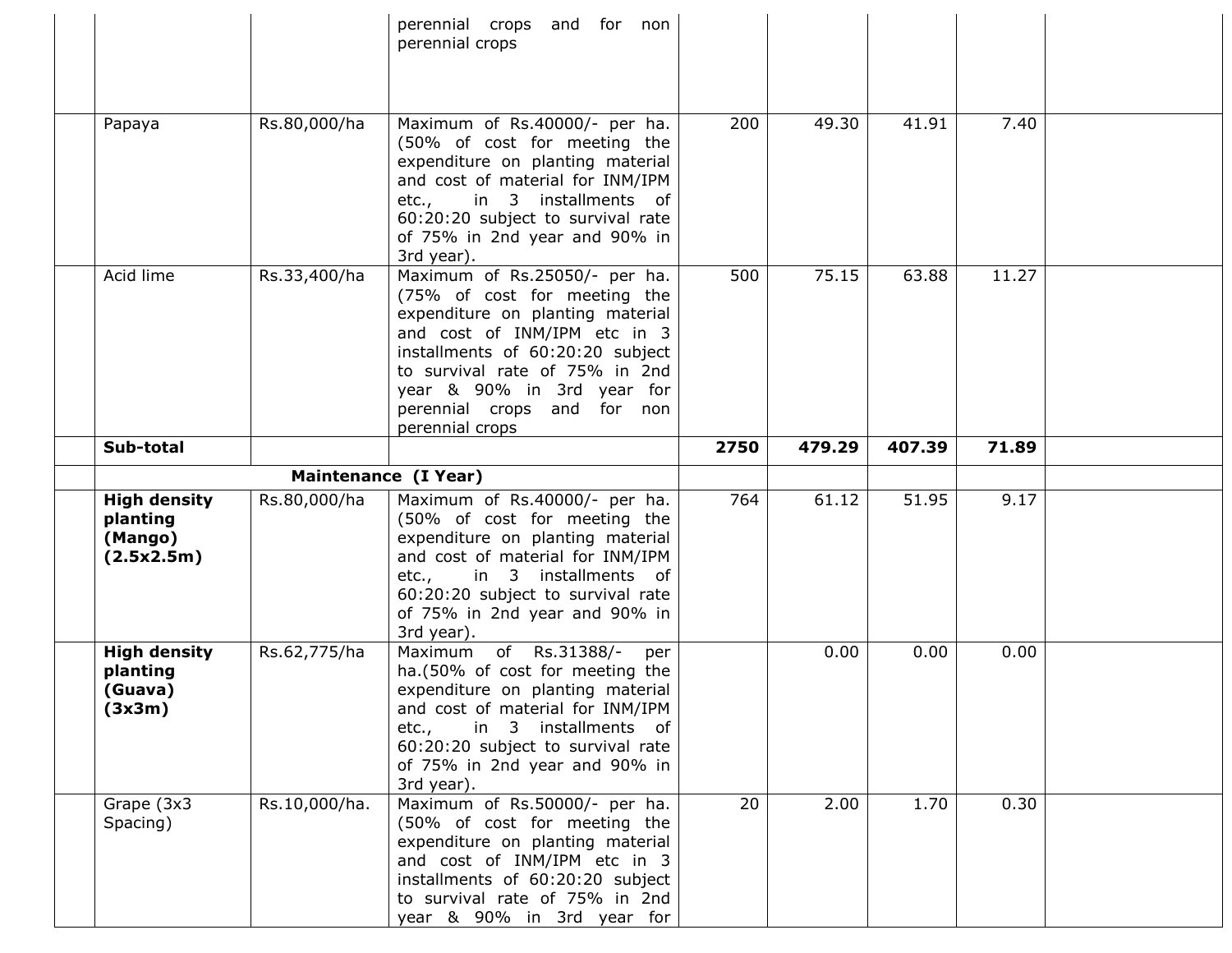|                 |                | perennial crops and for non<br>perennial crops                                                                                                                                                                                                                                          |      |        |       |       |  |
|-----------------|----------------|-----------------------------------------------------------------------------------------------------------------------------------------------------------------------------------------------------------------------------------------------------------------------------------------|------|--------|-------|-------|--|
|                 |                |                                                                                                                                                                                                                                                                                         |      |        |       |       |  |
| Mandarin Orange | Rs.100,000/ha. | Maximum of Rs.50000/- per ha.<br>(50% of cost for meeting the<br>expenditure on planting material<br>and cost of INM/IPM etc in 3<br>installments of 60:20:20 subject<br>to survival rate of 75% in 2nd<br>year & 90% in 3rd year for<br>perennial crops and for non<br>perennial crops | 25   | 2.50   | 2.13  | 0.38  |  |
| Mango           | Rs.22,000/ha   | Maximum of Rs.16500/- per ha.<br>(75% of cost for meeting the<br>expenditure on planting material<br>and cost of INM/IPM etc in 3<br>installments of 60:20:20 subject<br>to survival rate of 75% in 2nd<br>year & 90% in 3rd year for<br>perennial crops and for non<br>perennial crops | 1000 | 33.00  | 28.05 | 4.95  |  |
| Acid lime       | Rs.33,400/ha   | Maximum of Rs.25050/- per ha.<br>(75% of cost for meeting the<br>expenditure on planting material<br>and cost of INM/IPM etc in 3<br>installments of 60:20:20 subject<br>to survival rate of 75% in 2nd<br>year & 90% in 3rd year for<br>perennial crops and for non<br>perennial crops | 250  | 12.53  | 10.65 | 1.88  |  |
| Anola           | Rs.23,340/ha.  | Maximum of Rs.17505/- per ha.<br>(75% of cost for meeting the<br>expenditure on planting material<br>and cost of INM/IPM etc in 3<br>installments of 60:20:20 subject<br>to survival rate of 75% in 2nd<br>year & 90% in 3rd year for<br>perennial crops and for non<br>perennial crops |      | 0.00   | 0.00  | 0.00  |  |
| Sub-total       |                |                                                                                                                                                                                                                                                                                         | 2059 | 111.15 | 94.47 | 16.67 |  |
|                 |                | Fruits - Perennials Maintenance (II Year)                                                                                                                                                                                                                                               |      |        |       |       |  |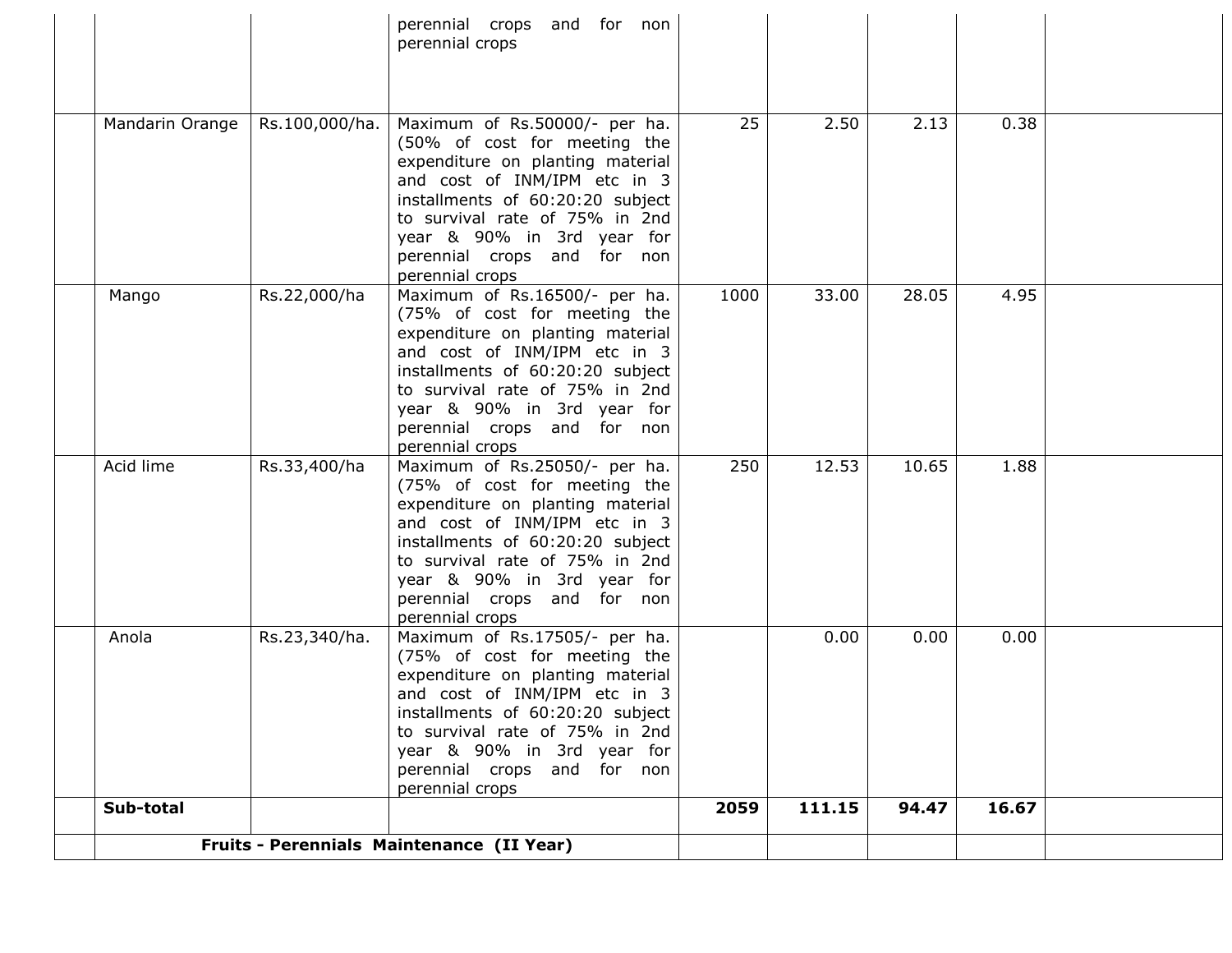| <b>High density</b><br>planting<br>(Mango)<br>(2.5x2.5m) | Rs.80,000/ha        | Maximum of Rs.40000/- per ha.<br>(50% of cost for meeting the<br>expenditure on planting material<br>and cost of material for INM/IPM<br>in 3 installments of<br>etc.,                                                                                       | 2500           | 200.00 | 170.00 | 30.00 |                            |    |
|----------------------------------------------------------|---------------------|--------------------------------------------------------------------------------------------------------------------------------------------------------------------------------------------------------------------------------------------------------------|----------------|--------|--------|-------|----------------------------|----|
|                                                          |                     | 60:20:20 subject to survival rate<br>of 75% in 2nd year and 90% in<br>3rd year).                                                                                                                                                                             |                |        |        |       |                            |    |
| <b>High density</b><br>planting<br>(Guava)<br>(3x3m)     | Rs.62,775/ha        | Maximum of Rs.31388/-<br>per<br>ha.(50% of cost for meeting the<br>expenditure on planting material<br>and cost of material for INM/IPM<br>in 3 installments of<br>etc.,<br>60:20:20 subject to survival rate<br>of 75% in 2nd year and 90% in<br>3rd year). | 75             | 4.71   | 4.00   | 0.71  |                            |    |
| Sub-total                                                |                     |                                                                                                                                                                                                                                                              | 2575           | 204.71 | 174.00 | 30.71 |                            |    |
|                                                          |                     | <b>Fruits - Non Perennials (ha)</b>                                                                                                                                                                                                                          |                |        |        |       |                            |    |
| Banana (TC)                                              | Rs.83,204/ha        | Maximum of Rs. 41602/- per ha.<br>(50 % of cost for meeting the<br>expenditure on planting material<br>and cost of material for INM/IPM<br>etc., in 2 installments of 75:25).                                                                                | 1200           | 374.42 | 318.26 | 56.16 |                            |    |
| Sub-total                                                |                     |                                                                                                                                                                                                                                                              | 1200           | 374.42 | 318.26 | 56.16 |                            |    |
|                                                          |                     | <b>Mushrooms</b>                                                                                                                                                                                                                                             |                |        |        |       |                            |    |
|                                                          |                     | (a) Integrated mushroom unit for spawn, compost production<br>and training                                                                                                                                                                                   |                |        |        |       |                            |    |
| Private Sector                                           | Rs.50.00 lakh       | 100% of the cost to public sector<br>and 50% of cost for private<br>for<br>meeting<br>the<br>sector,<br>expenditure on infrastructure, as<br>credit linked back ended subsidy.                                                                               | $\overline{2}$ | 50.00  | 42.50  | 7.50  | Project<br>to<br>submitted | be |
| <b>Flowers</b>                                           |                     | (For a maximum of 2 ha per beneficiary)                                                                                                                                                                                                                      |                |        |        |       |                            |    |
|                                                          |                     | <b>Cut flowers</b>                                                                                                                                                                                                                                           |                |        |        |       |                            |    |
| Small & Marginal                                         | Rs. 70,000 /<br>ha. | 50% of cost @ Rs.35,000 / ha.<br>limited to 2 ha per beneficiary                                                                                                                                                                                             | 150            | 52.50  | 44.63  | 7.88  |                            |    |
|                                                          |                     | <b>Bulbulous flowers</b>                                                                                                                                                                                                                                     |                |        |        |       |                            |    |
| Small & Marginal                                         | Rs. 90,000/ha       | 50% of cost @ Rs.45,000 / ha.<br>limited to 2 ha per beneficiary                                                                                                                                                                                             | 500            | 225.00 | 191.25 | 33.75 |                            |    |
|                                                          |                     | <b>Loose Flowers</b>                                                                                                                                                                                                                                         |                |        |        |       |                            |    |
| Small & Marginal                                         | Rs. 24,000/ha       | 50% of cost @ Rs.12,000 / ha.<br>limited to 2 ha per beneficiary                                                                                                                                                                                             | 800            | 96.00  | 81.60  | 14.40 |                            |    |
| Sub-total                                                |                     |                                                                                                                                                                                                                                                              | 1452           | 423.50 | 359.98 | 63.53 |                            |    |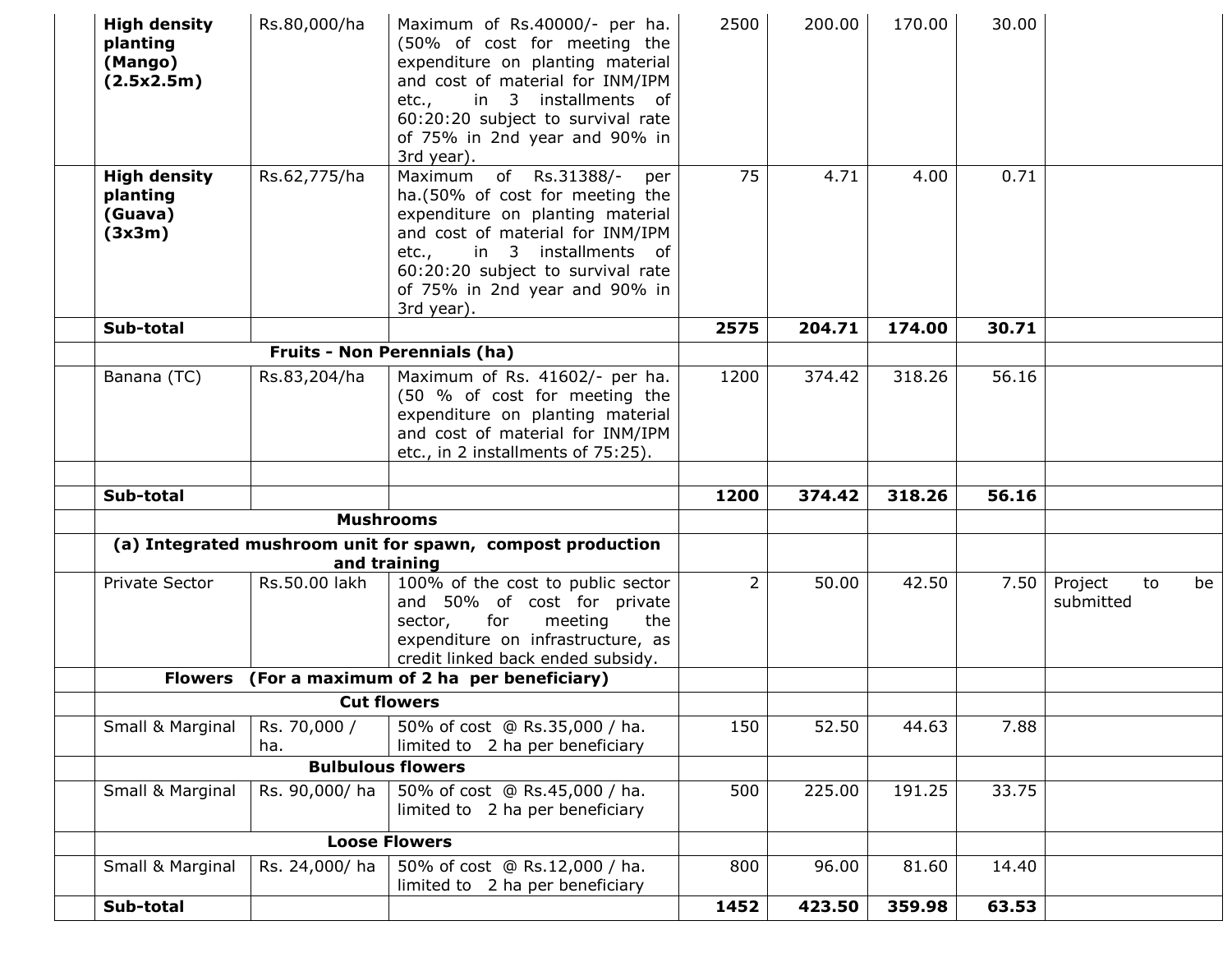|                                                                         |                    | Spices (For a maximum area of 4 ha per beneficiary)                                                                                                                                                                                                                                  |      |        |        |       |                                                                                                                                     |
|-------------------------------------------------------------------------|--------------------|--------------------------------------------------------------------------------------------------------------------------------------------------------------------------------------------------------------------------------------------------------------------------------------|------|--------|--------|-------|-------------------------------------------------------------------------------------------------------------------------------------|
|                                                                         |                    |                                                                                                                                                                                                                                                                                      |      |        |        |       |                                                                                                                                     |
| Ginger                                                                  | Rs. 25,000 /<br>ha | Maximum of Rs. 12,500/- per ha.<br>(50% of cost for meeting the<br>expenditure on planting material<br>and cost of material for INM/IPM<br>etc).                                                                                                                                     | 300  | 37.50  | 31.88  | 5.63  | Only<br>certified<br>Planting material to<br>used.<br>be<br>TL<br>material to be used<br>only<br>from<br>Public<br>sector agencies. |
| Chillies                                                                | do                 | do                                                                                                                                                                                                                                                                                   | 500  | 62.50  | 53.13  | 9.38  | do                                                                                                                                  |
| Turmeric                                                                | do                 | do                                                                                                                                                                                                                                                                                   | 1300 | 162.50 | 138.13 | 24.38 | do                                                                                                                                  |
| Clove and<br>nutmeg                                                     | do                 | do                                                                                                                                                                                                                                                                                   | 50   | 10.00  | 8.50   | 1.50  | do                                                                                                                                  |
| <b>Perennial</b><br><b>Spices</b>                                       |                    |                                                                                                                                                                                                                                                                                      |      |        |        |       |                                                                                                                                     |
| <b>Black Pepper</b>                                                     | Rs. 40,000 /<br>ha | Maximum of Rs. 20000/- per ha.<br>(50% of cost for meeting the<br>expenditure on planting material<br>and cost of material for INM/IPM<br>etc).                                                                                                                                      | 1000 | 200.00 | 170.00 | 30.00 | do                                                                                                                                  |
| Sub-total                                                               |                    |                                                                                                                                                                                                                                                                                      | 3150 | 472.50 | 401.63 | 70.88 |                                                                                                                                     |
|                                                                         |                    | Aromatic Plants (For a maximum area of 4 ha per beneficiary)                                                                                                                                                                                                                         |      |        |        |       |                                                                                                                                     |
| (a) Cost<br>intensive<br>aromatic plants<br>(Geranium,<br>rosemary etc) | Rs. 75,000/ ha     | 50% of cost, subject to a<br>maximum of Rs.37,500/- per ha,<br>for meeting the expenditure on<br>planting material and cost of<br>material for INM/IPM etc.                                                                                                                          | 15   | 5.63   | 4.78   | 0.84  | do                                                                                                                                  |
| (b) Other<br>aromatic plants<br>(Citronella /<br>Thyme /<br>Origanum)   | Rs. 25,000/ha      | 50% of cost, subject to a<br>maximum of Rs.12,500/- per ha,<br>for meeting the expenditure on<br>planting material and cost of<br>material for INM/IPM etc.                                                                                                                          | 50   | 6.25   | 5.31   | 0.94  | do                                                                                                                                  |
| Sub-total                                                               |                    |                                                                                                                                                                                                                                                                                      | 65   | 11.88  | 10.09  | 1.78  |                                                                                                                                     |
|                                                                         |                    | Plantation crops (For a maximum area of 4 ha per beneficiary)                                                                                                                                                                                                                        |      |        |        |       |                                                                                                                                     |
| <b>Cashew</b>                                                           | Rs. 40,000ha       | Maximum of Rs. 20,000/- per ha<br>(50% of cost for meeting the<br>expenditure on planting material<br>and cost of material for INM/IPM<br>etc) in 3 installments of 60:20:20<br>subject to survival rate of 75% in<br>second year and 90% in third year<br>for a maximum area of 4 h | 1000 | 120.00 | 102.00 | 18.00 |                                                                                                                                     |
| Maintenance (I<br>Year)                                                 | do                 | do                                                                                                                                                                                                                                                                                   | 1000 | 40.00  | 34.00  | 6.00  |                                                                                                                                     |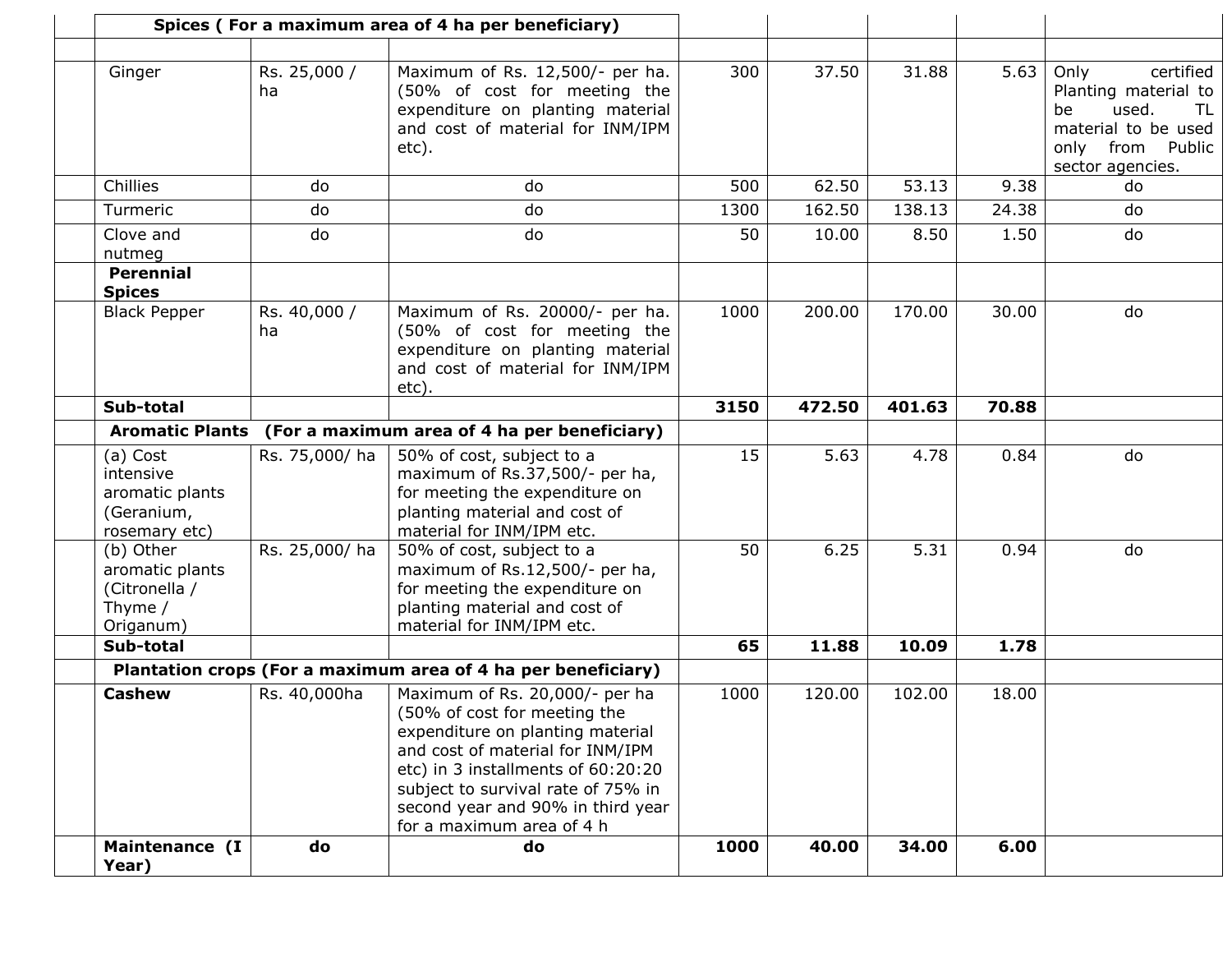|   | Cocoa                                                                                                          | Rs. 40,000ha              | Maximum of Rs. 20,000/- per ha<br>(50% of cost for meeting the<br>expenditure on planting material<br>and cost of material for INM/IPM<br>etc) in 3 installments of 60:20:20<br>subject to survival rate of 75% in<br>second year and 90% in third year<br>for a maximum area of 4 h | 600   | 72.00   | 61.20   | 10.80  |                                                         |
|---|----------------------------------------------------------------------------------------------------------------|---------------------------|--------------------------------------------------------------------------------------------------------------------------------------------------------------------------------------------------------------------------------------------------------------------------------------|-------|---------|---------|--------|---------------------------------------------------------|
|   | Maintenance (I<br>Year)                                                                                        | do                        | do                                                                                                                                                                                                                                                                                   | 1000  | 40.00   | 34.00   | 6.00   |                                                         |
|   | Sub-total                                                                                                      |                           |                                                                                                                                                                                                                                                                                      | 3600  | 272.00  | 231.20  | 40.80  |                                                         |
|   | Rejuvenation/<br>replacement of<br>senile<br>plantation<br>including<br>Canopy<br>management.<br><b>Mango</b>  | Rs.30,000/ha<br>(average) | 50% of the total cost subject to a<br>maximum of Rs. 15,000/ha to a<br>limited of 2 ha per beneficiary.<br>Actual cost to be claimed based on<br>the nature and requirement of the<br>crop to be rejuvenated.                                                                        | 2486  | 372.90  | 316.97  | 55.94  | To be implemented<br>per guidelines<br>as<br>circulated |
|   | Rejuvenation/<br>replacement of<br>senile<br>plantation<br>including<br>Canopy<br>management.<br><b>Cashew</b> | Rs.30,000/ha<br>(average) | 50% of the total cost subject to a<br>maximum of Rs. 15,000/ha to a<br>limited of 2 ha per beneficiary.<br>Actual cost to be claimed based on<br>the nature and requirement of the<br>crop to be rejuvenated.                                                                        | 4000  | 600.00  | 510.00  | 90.00  | To be implemented<br>per guidelines<br>as<br>circulated |
|   | Sub-total                                                                                                      |                           |                                                                                                                                                                                                                                                                                      | 6486  | 972.90  | 827     | 146    |                                                         |
| 4 |                                                                                                                |                           | Protected cultivation (area in hectares)                                                                                                                                                                                                                                             |       |         |         |        |                                                         |
|   |                                                                                                                |                           | <b>Green House structure</b>                                                                                                                                                                                                                                                         |       |         |         |        |                                                         |
|   |                                                                                                                |                           | <b>Naturally ventilated system</b>                                                                                                                                                                                                                                                   |       |         |         |        |                                                         |
|   | (i) Tubular<br>structure                                                                                       | Rs. 935/ Sq.m             | 50% of the cost limited to 4000<br>Sq.m per beneficiary.                                                                                                                                                                                                                             | 48.81 | 2281.80 | 1939.53 | 342.27 |                                                         |
|   |                                                                                                                |                           | <b>Shade Net House</b>                                                                                                                                                                                                                                                               |       |         |         |        |                                                         |
|   | Tubular structure                                                                                              | Rs. 600/ Sq.m             | 50% of cost limited to 4000<br>Sq.m per beneficiary.                                                                                                                                                                                                                                 | 8.89  | 266.70  | 226.70  | 40.01  |                                                         |
|   | Anti Bird/Anti<br><b>Hail Nets</b>                                                                             | Rs.20/- per<br>Sq.m       | 50% of cost limited to 5000 Sq.m<br>per beneficiary.                                                                                                                                                                                                                                 | 48.25 | 48.25   | 41.01   | 7.24   |                                                         |
|   | Plastic Mulching                                                                                               | Rs. 20,000/ha             | 50% of the total cost limited to 2                                                                                                                                                                                                                                                   | 1597  | 159.70  | 135.75  | 23.96  |                                                         |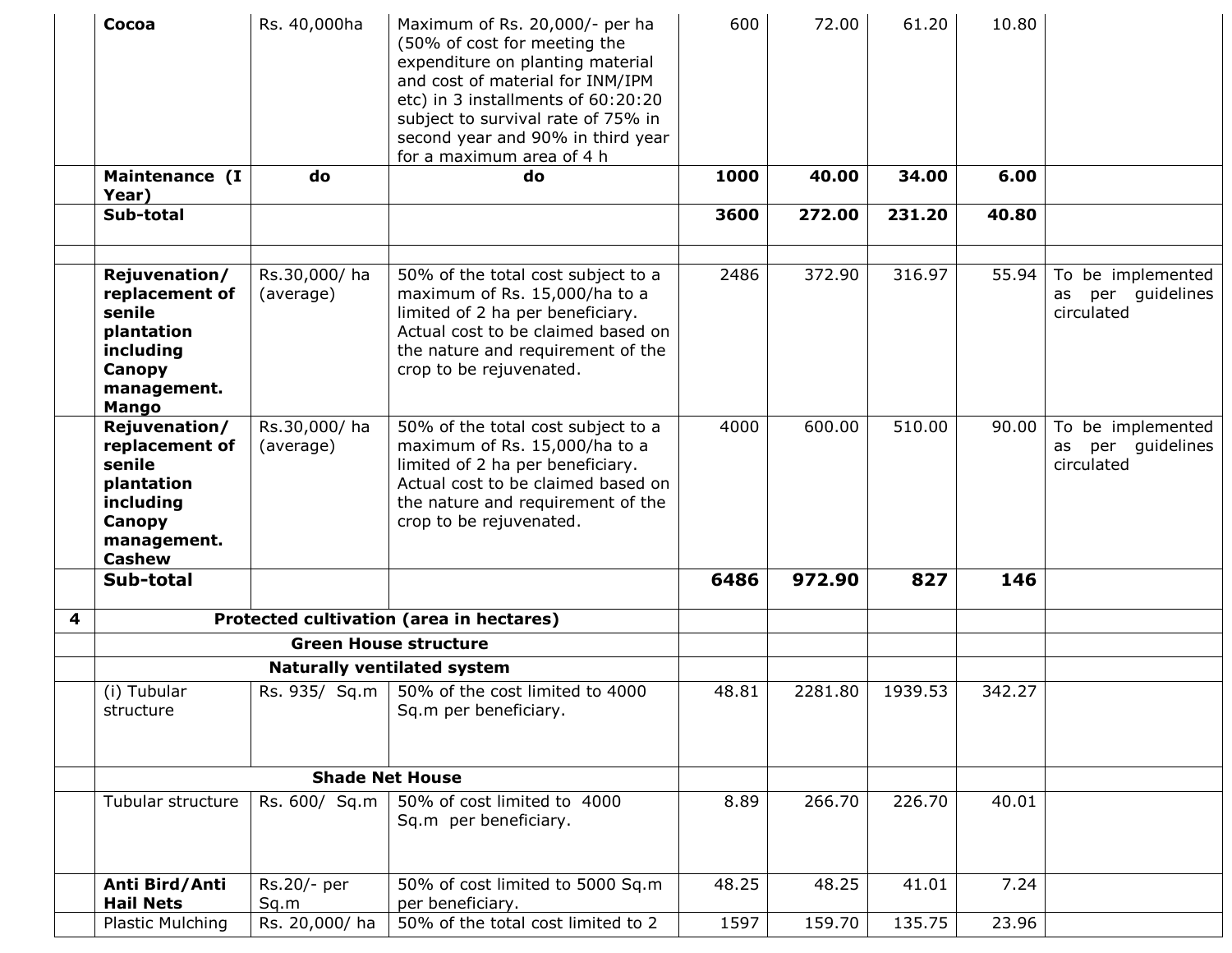|   |                                                                                             |                      | ha per beneficiary.                                                                                                                                                                                                                                                                  |                |         |         |        |                            |    |
|---|---------------------------------------------------------------------------------------------|----------------------|--------------------------------------------------------------------------------------------------------------------------------------------------------------------------------------------------------------------------------------------------------------------------------------|----------------|---------|---------|--------|----------------------------|----|
|   |                                                                                             |                      |                                                                                                                                                                                                                                                                                      |                |         |         |        |                            |    |
|   | 6. Cost of<br>planting<br>material of<br>high value<br>vegetables<br>grown in poly<br>house | Rs.105/ Sq.m         | 50% of cost limited to 500 Sq.m<br>per beneficiary.                                                                                                                                                                                                                                  | 16.00          | 84.00   | 71.40   | 12.60  |                            |    |
|   | 7. Cost of<br>planting<br>material of<br>flowers for<br>poly house                          | Rs.500/ Sq.m         | 50% of cost limited to 500 Sq.m<br>per beneficiary                                                                                                                                                                                                                                   | 13.0           | 325.00  | 276.25  | 48.75  |                            |    |
|   | Sub-total                                                                                   |                      |                                                                                                                                                                                                                                                                                      | 1731.95        | 3165.45 | 2690.63 | 474.82 |                            |    |
|   |                                                                                             |                      | Promotion of Integrated Nutrient Management(INM)/<br><b>Integrated Pest Management (IPM)</b>                                                                                                                                                                                         |                |         |         |        |                            |    |
|   | (ii) Promotion of<br>IPM/INM                                                                | Rs. 2000/ha          | 50% of cost subject to a<br>maximum of Rs 1000/ha limited<br>to 4.00 ha/ beneficiary.                                                                                                                                                                                                | 1000           | 10.00   | 8.50    | 1.50   |                            |    |
|   | Bio control lab<br>(Private<br>Sector)                                                      | Rs.80 lakhs/<br>unit | Rs. 80 lakh/unit for Public Sector<br>and Rs.40.00 lakh as credit linked<br>back ended subsidy to Private<br>Sector.                                                                                                                                                                 | $\overline{2}$ | 80.00   | 68.00   | 12.00  | Project<br>to<br>submitted | be |
|   | Bio control lab<br>(Private<br>Sector)                                                      | Rs.80 lakhs/<br>unit | Rs. 80 lakh/unit for Public Sector<br>and Rs.40.00 lakh as credit linked<br>back ended subsidy to Private<br>Sector.                                                                                                                                                                 | $\mathbf{1}$   | 37.50   | 31.88   | 5.63   | Project<br>to<br>submitted | be |
|   | Sub-total                                                                                   |                      |                                                                                                                                                                                                                                                                                      | 1003           | 127.50  | 99.88   | 17.63  |                            |    |
| 5 |                                                                                             |                      | <b>Organic Farming</b>                                                                                                                                                                                                                                                               |                |         |         |        |                            |    |
|   | Adoption of<br>Organic Farming.                                                             | Rs. 20,000/ha        | 50% of cost limited to<br>Rs.10000/ha for a maximum area<br>of 4 ha. per beneficiary, spread<br>over a period of 3 years involving<br>an assistance of Rs.4000/- in first<br>year and Rs.3000/- each in<br>second & third year. The<br>programme to be linked with<br>certification. | 1500           | 60.00   | 51.00   | 9.00   | Project<br>to<br>submitted | be |
|   | Organic<br>Certification                                                                    | Project based        | Rs. 5 lakh for a cluster of 50 ha<br>which will include Rs.1.50 lakh in<br>first year, Rs. 1.50 lakh in second<br>year and Rs. 2.00 lakh in third<br>year.                                                                                                                           | 20             | 30.00   | 25.50   | 4.50   | Project<br>to<br>submitted | be |
|   |                                                                                             |                      | Vermi compost Units / organic input production unit                                                                                                                                                                                                                                  |                |         |         |        |                            |    |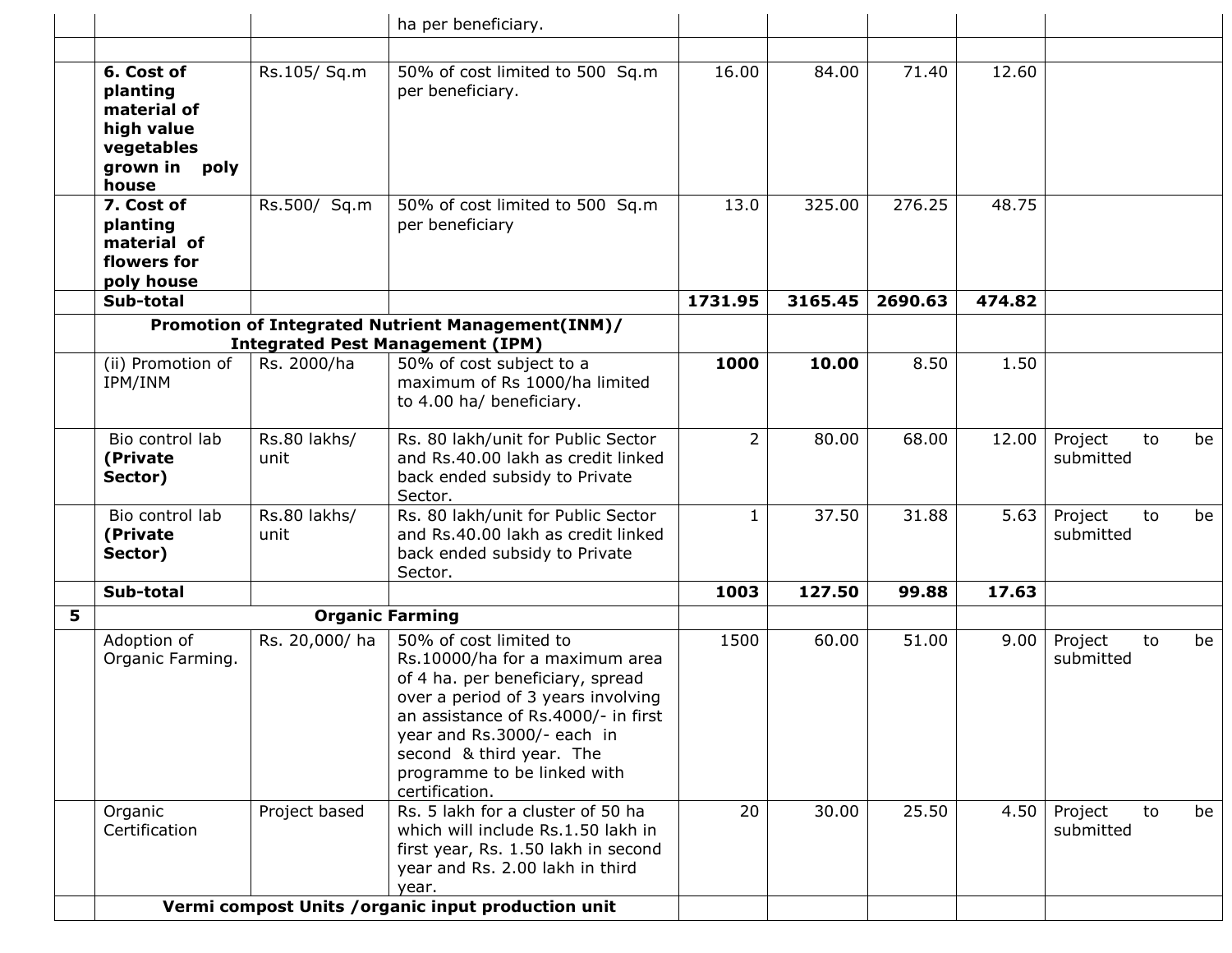|                         | 50% of cost<br>conforming for<br>permanent<br>structure to the<br>size of unit of<br>30'x8'x2.5'<br>dimension to be<br>administered on<br>pro-rata basis. | Rs. 60,000/<br>unit for<br>permanent<br>structure and | 50% of cost conforming to the<br>size of the unit of 30'x8'x2.5'<br>dimension of permanent structure<br>to be administered on pro-rata<br>basis. | 204   | 61.20  | 52.02  | 9.18  |                                                                                                          |
|-------------------------|-----------------------------------------------------------------------------------------------------------------------------------------------------------|-------------------------------------------------------|--------------------------------------------------------------------------------------------------------------------------------------------------|-------|--------|--------|-------|----------------------------------------------------------------------------------------------------------|
|                         | 50% of cost<br>conforming for<br><b>HDPE Vermibed</b><br>to the size of 96<br>cft (12'x4'x2') to<br>be administered<br>on pro-rata<br>basis.              | Rs. 10,000<br>/unit for HDPE<br>Vermibed              | HDPE Vermibed, 50% of cost<br>conforming to the size of 96 cft<br>(12'x4'x2')to be administered on<br>pro-rata basis.                            | 500   | 25.00  | 21.25  | 3.75  | Designs para meter<br>of HDPE beds will<br>conformer to<br><b>BIS</b><br>(IS<br>standards<br>15907:2010) |
|                         | Sub-total                                                                                                                                                 |                                                       |                                                                                                                                                  | 2224  | 176.20 | 149.77 | 26.43 |                                                                                                          |
| 6                       |                                                                                                                                                           |                                                       | Pollination support through beekeeping                                                                                                           |       |        |        |       |                                                                                                          |
|                         | Honey bee<br>colonies                                                                                                                                     | Rs. 1400/<br>colony of 4<br>frames                    | 50% of cost limited to 50 colonies<br>/ beneficiary.                                                                                             | 5100  | 35.70  | 30.35  | 5.36  | List of Beneficiaries<br>to be furnished.                                                                |
|                         | Hives                                                                                                                                                     | Rs. 1600/ hive                                        | 50% of cost limited to 50 colonies<br>/ beneficiary.                                                                                             | 5100  | 40.80  | 34.68  | 6.12  | List of Beneficiaries<br>to be furnished.                                                                |
|                         | (e) Equipment<br>including honey<br>extractor (4<br>frame), food<br>grade container<br>(30 kg), net, etc.                                                 | Rs. 14,000/ set                                       | 50% of the cost limited to one set<br>per beneficiary.                                                                                           | 235   | 16.45  | 13.98  | 2.47  |                                                                                                          |
|                         | Sub-total                                                                                                                                                 |                                                       |                                                                                                                                                  | 10435 | 92.95  | 79.01  | 13.94 |                                                                                                          |
| $\overline{\mathbf{z}}$ |                                                                                                                                                           | <b>Horticulture Mechanization</b>                     |                                                                                                                                                  |       |        |        |       |                                                                                                          |
|                         | Power operated<br>machines/tools<br>including Power<br>Saw and Plant<br>Protection<br>equipments etc.                                                     | Rs.35,000/-<br>per set                                | 50% of cost limited to one set per<br>beneficiary.                                                                                               | 1000  | 175.00 | 148.75 | 26.25 | List of Beneficiaries<br>to be furnished.                                                                |
|                         | <b>Power Machines</b><br>$($ upto 20 BHP $)$<br>with rotavator /<br>equipment                                                                             | Rs.1,20,000/-<br>per set                              | 50% of cost limited to one set per<br>beneficiary.                                                                                               | 80    | 48.00  | 40.80  | 7.20  | List of Beneficiaries<br>to be furnished.                                                                |
|                         | Power machines<br>(20 HP & above<br>including<br>accessories<br>/equipments                                                                               | Rs. 3,00,000/-<br>per set                             | 50% of cost limited to one set per<br>beneficiary.                                                                                               | 150   | 225.00 | 191.25 | 33.75 | List of Beneficiaries<br>to be furnished.                                                                |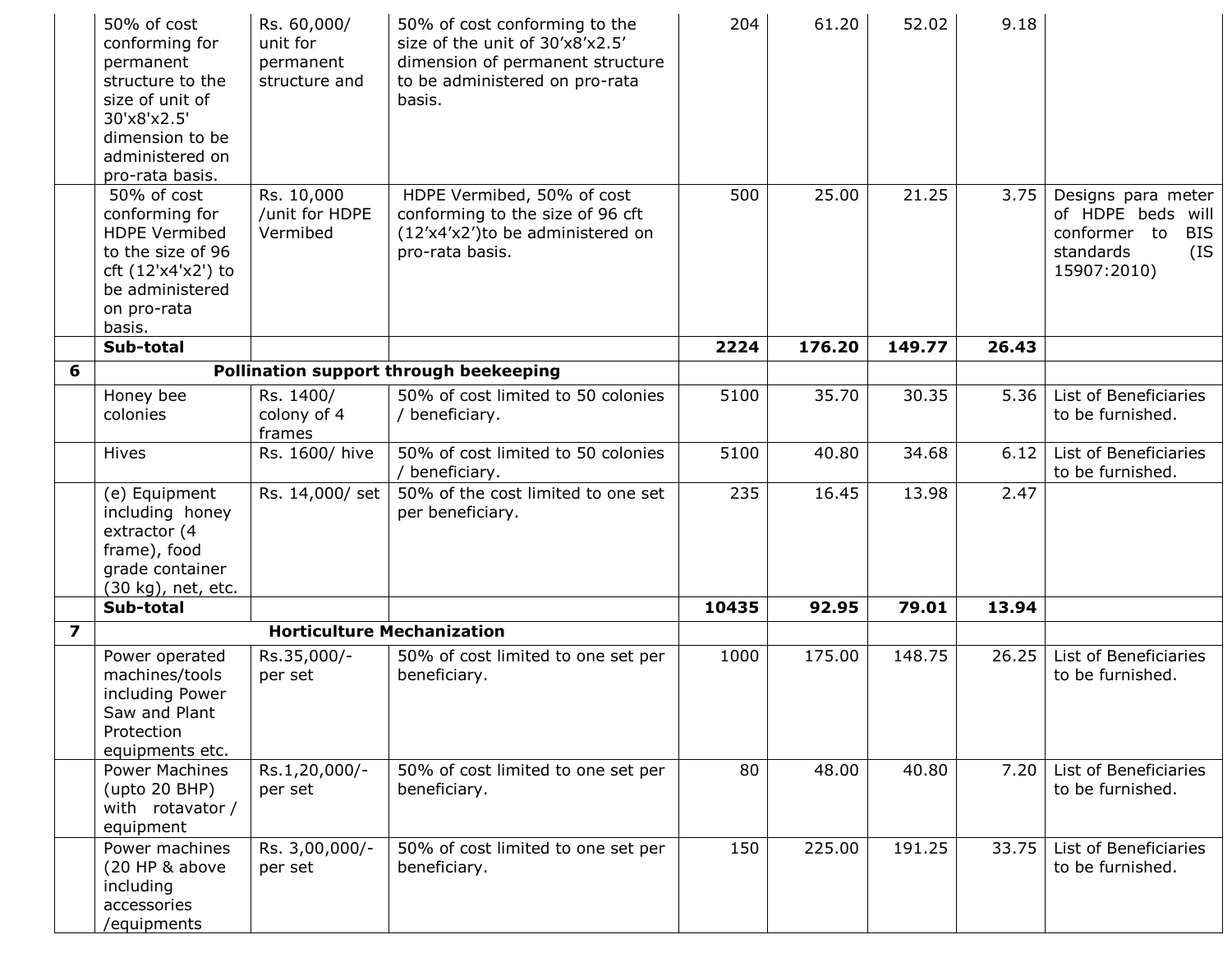|   | Sub-total                                                                                                                                            |                                                                    |                                                                                          | 1230         | 448.00 | 380.80 | 67.20 |                                      |
|---|------------------------------------------------------------------------------------------------------------------------------------------------------|--------------------------------------------------------------------|------------------------------------------------------------------------------------------|--------------|--------|--------|-------|--------------------------------------|
|   | <b>Technology</b><br><b>Dissemination</b><br>through<br>demonstration/<br><b>Front Line</b><br><b>Demonstration</b><br>(FLD) Public<br><b>Sector</b> | Rs. 25.00 lakh                                                     | 75 % of cost in farmers field and<br>100% of cost in farms belonging<br>to Public Sector | $\mathbf{1}$ | 25.00  | 21.25  | 3.75  | Project<br>be<br>to<br>submitted     |
| 8 |                                                                                                                                                      |                                                                    | <b>Human Resource Development (HRD)</b>                                                  |              |        |        |       |                                      |
|   | <b>Training of</b><br>farmers                                                                                                                        |                                                                    |                                                                                          |              |        |        |       |                                      |
|   | Within the<br><b>District</b>                                                                                                                        | Rs.400/day per<br>farmer<br>excluding<br>transport                 | 100% of the cost.                                                                        | 3500         | 70.00  | 59.50  | 10.50 | Training Calendar to<br>be furnished |
|   | Within the State                                                                                                                                     | Rs. 750/day<br>per farmer<br>excluding<br>transport                | 100% of the cost.                                                                        | 1500         | 56.25  | 47.81  | 8.44  | Training Calendar to<br>be furnished |
|   | <b>Outside the State</b>                                                                                                                             | Rs. 1000/ day<br>per farmer<br>excluding<br>transport              | 100% of the cost.                                                                        | 500          | 25.00  | 21.25  | 3.75  | Training Calendar to<br>be furnished |
|   | <b>Exposure visit</b><br>of farmers                                                                                                                  |                                                                    |                                                                                          |              |        |        |       |                                      |
|   | Within the State<br>$(5 \text{ days})$                                                                                                               | Rs. 300/day<br>per farmer<br>excluding<br>transport                | 100% of the cost.                                                                        | 3000         | 45.00  | 38.25  | 6.75  | Training Calendar to<br>be furnished |
|   | Outside the State                                                                                                                                    | Rs. 600/day<br>per farmer<br>excluding<br>transport                | 100% of the cost.                                                                        | 2000         | 60.00  | 51.00  | 9.00  | Training Calendar to<br>be furnished |
|   |                                                                                                                                                      |                                                                    | Training / study tour of technical staff/ field functionaries                            |              |        |        |       |                                      |
|   | Within the State<br>$(2 \text{ days})$                                                                                                               | Rs.200 / day<br>per participant<br>plus TA / DA,<br>as admissible  | 100% of the cost.                                                                        | 500          | 2.00   | 1.70   | 0.30  |                                      |
|   | Study tour to<br>progressive<br>States (group of<br>minimum 5<br>participants) for<br>7 days                                                         | Rs.650.00/day<br>per participant<br>plus TA / DA,<br>as admissible | 100% of the cost.                                                                        | 250          | 11.38  | 9.67   | 1.71  |                                      |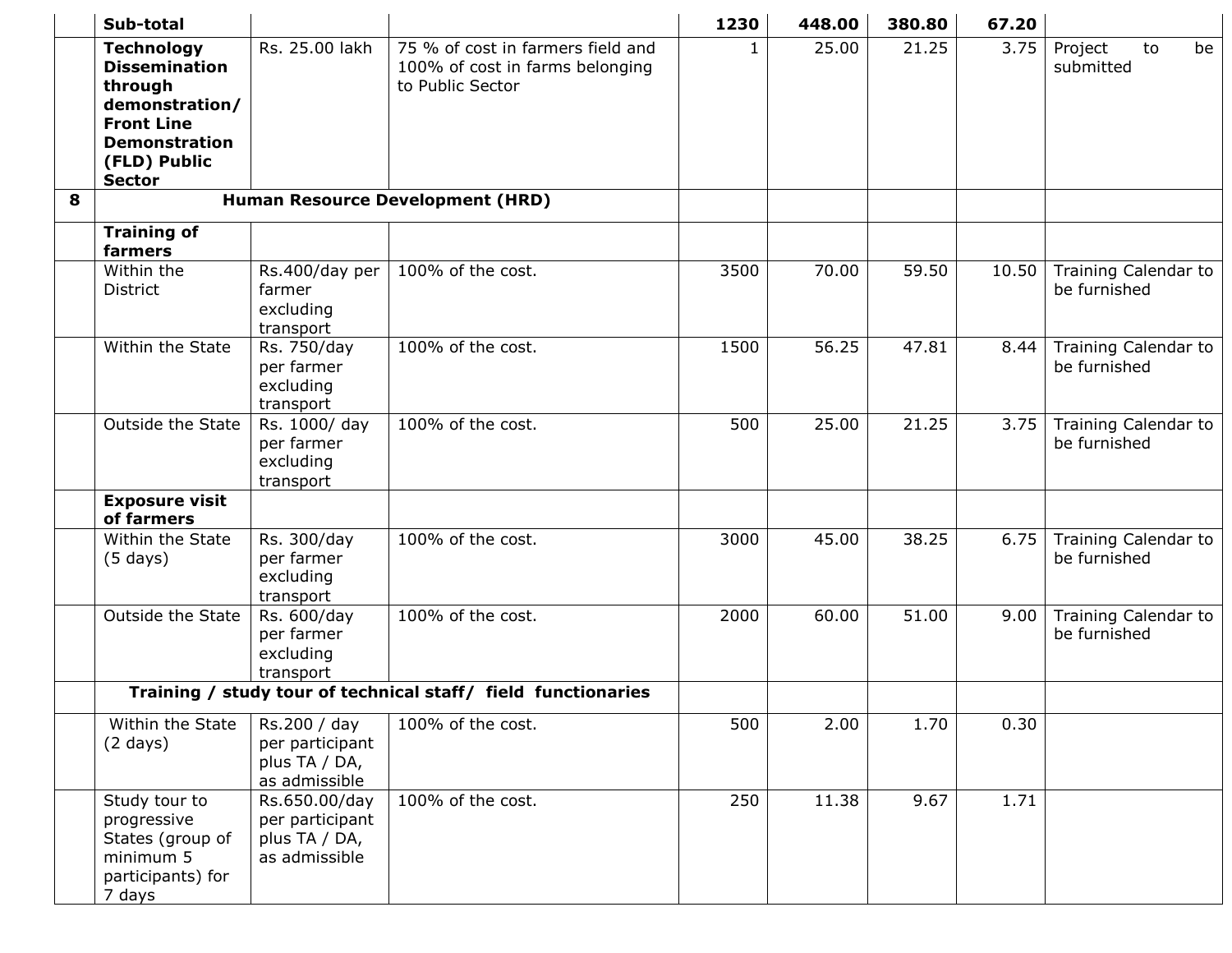|   | Outside India                                                                                                                                         | Rs. 5.00 lakh /<br>participant                   | 100% of the cost on actual basis.                                                                                                                                                                                                                                                                                                                                                               | 10             | 50.00   | 42.50  | 7.50   | Project<br>to<br>be<br>submitted                                                                                                                                               |
|---|-------------------------------------------------------------------------------------------------------------------------------------------------------|--------------------------------------------------|-------------------------------------------------------------------------------------------------------------------------------------------------------------------------------------------------------------------------------------------------------------------------------------------------------------------------------------------------------------------------------------------------|----------------|---------|--------|--------|--------------------------------------------------------------------------------------------------------------------------------------------------------------------------------|
|   | Sub-total                                                                                                                                             |                                                  |                                                                                                                                                                                                                                                                                                                                                                                                 | 11260          | 319.63  | 271.68 | 47.94  |                                                                                                                                                                                |
| 9 |                                                                                                                                                       |                                                  | <b>INTEGRATED POST HARVEST MANAGEMENT</b>                                                                                                                                                                                                                                                                                                                                                       |                |         |        |        |                                                                                                                                                                                |
|   | Pack house                                                                                                                                            | Rs. 3.00 Lakh/<br>per unit with<br>size of 9Mx6M | 50% of the capital cost.                                                                                                                                                                                                                                                                                                                                                                        | 62             | 93.00   | 79.05  | 13.95  | <b>SLEC</b><br>of<br>Minutes<br>to<br>meeting<br>be<br>along<br>submitted<br>with<br>details<br>of<br>beneficiaries,<br>location,<br>etc to<br>facilitate release of<br>funds. |
|   | Pre-cooling unit                                                                                                                                      | Rs.15.00 lakh<br>for 6 MT<br>capacity            | Credit linked back-ended subsidy<br>@ 40% of the cost of project in<br>general areas and 55% in case<br>Hilly & Scheduled areas for<br>individual entrepreneurs.                                                                                                                                                                                                                                | 15             | 90.00   | 76.50  | 13.50  | Project<br>to<br>be<br>submitted                                                                                                                                               |
|   | Processing unit                                                                                                                                       | Rs. 15.00<br>lakh/unit.                          | credit linked back-ended subsidy<br>@40%.                                                                                                                                                                                                                                                                                                                                                       | 50             | 480.00  | 408.00 | 72.00  | Project<br>to<br>be<br>submitted                                                                                                                                               |
|   | Cold storage<br>units<br>(Construction /<br>expansion /<br>Modernization)<br>project in<br>general areas                                              | Rs. 6000/MT<br>for 5000 MT<br>capacity           | Credit linked back-ended subsidy<br>@ 40% of the capital cost of<br>project in general areas and 55%<br>in case of Hilly & Scheduled areas<br>in respect of only those units<br>which adopt new technologies and<br>include insulation, humidity<br>control and fin coil cooling system<br>with provision of multi chambers.<br>Technical parameters issued by<br>the Department to be adopted. | 5              | 420.00  | 357.00 | 63.00  | be<br>Project<br>to<br>submitted                                                                                                                                               |
|   | Refer vans/                                                                                                                                           | Rs. 24.00 lakh/                                  | Credit linked back-ended subsidy                                                                                                                                                                                                                                                                                                                                                                | $\mathbf{1}$   | 9.60    | 8.16   | 1.44   | Project<br>to<br>be                                                                                                                                                            |
|   | containers                                                                                                                                            | unit for 6 MT<br>capacity                        | @40% of the cost of project in<br>General areas.                                                                                                                                                                                                                                                                                                                                                |                |         |        |        | submitted                                                                                                                                                                      |
|   | Sub-total                                                                                                                                             |                                                  |                                                                                                                                                                                                                                                                                                                                                                                                 | 133            | 1092.60 | 928.71 | 163.89 |                                                                                                                                                                                |
|   |                                                                                                                                                       |                                                  | <b>Wholesale markets</b>                                                                                                                                                                                                                                                                                                                                                                        |                |         |        |        |                                                                                                                                                                                |
|   | Functional<br>Infrastructure:<br>for collection,<br>sorting/ grading,<br>packing units etc<br>project in case<br>Hilly &<br><b>Scheduled</b><br>areas | Rs.15.00<br>lakh/unit                            | Credit linked back-ended subsidy<br>@ 40% of the capital cost of<br>project in general areas and 55 %<br>in case of Hilly & Scheduled areas<br>for individual entrepreneurs.                                                                                                                                                                                                                    | 1              | 8.25    | 7.01   | 1.24   | Project to be<br>submitted                                                                                                                                                     |
|   | TMC Perunduri,<br>Erode Dist                                                                                                                          |                                                  |                                                                                                                                                                                                                                                                                                                                                                                                 | $\overline{2}$ | 749.86  | 637.38 | 112.48 | Project to be<br>submitted                                                                                                                                                     |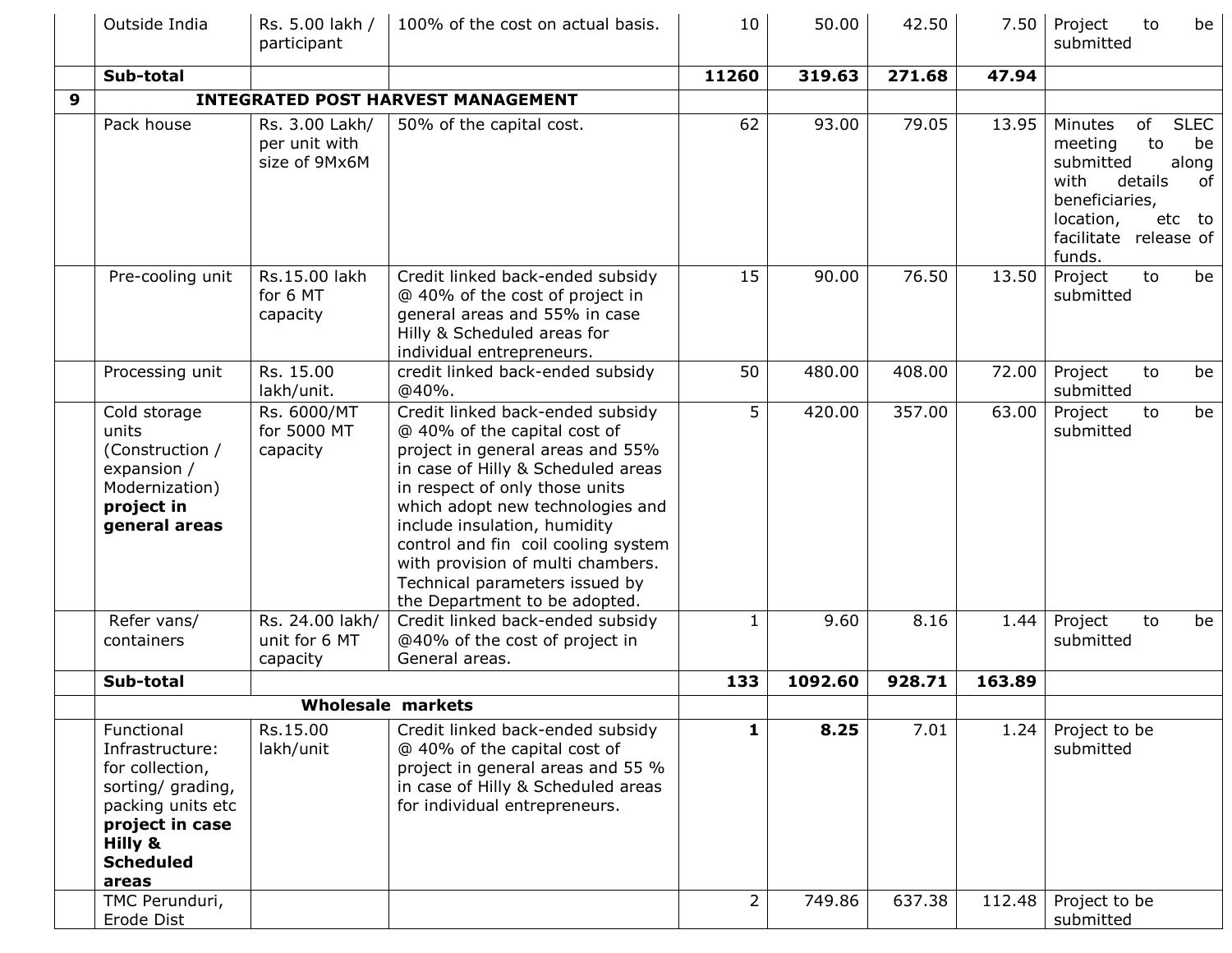|    | Sub-total                                                                                                                                                                                 |                                                                                                                                                       |                                                                                                        | 3              | 758.11   | 644.40  | 113.72  |                                                                                                                                                                                |
|----|-------------------------------------------------------------------------------------------------------------------------------------------------------------------------------------------|-------------------------------------------------------------------------------------------------------------------------------------------------------|--------------------------------------------------------------------------------------------------------|----------------|----------|---------|---------|--------------------------------------------------------------------------------------------------------------------------------------------------------------------------------|
| 12 |                                                                                                                                                                                           |                                                                                                                                                       | <b>Mission Management</b>                                                                              |                |          |         |         |                                                                                                                                                                                |
|    | <b>State &amp; Districts</b><br>Mission Offices<br>and<br>implementing<br>agencies for<br>administrative<br>expenses,<br>project,<br>preparation,<br>computerization,<br>contingency etc. | 5% of total<br>annual<br>expenditure on<br>the basis of<br>appraised<br>needs to State<br>Horticulture<br>Mission (SHM)<br>/ implementing<br>Agencies | 100%assistance.                                                                                        |                | 553.23   | 470.25  | 82.99   | Fund to be utilized<br>@ 5% of actual<br>Expenditure<br>incurred by the<br>SHM.                                                                                                |
|    |                                                                                                                                                                                           |                                                                                                                                                       | Seminars, conferences, workshops, exhibitions, Kisan Mela,<br>horticulture shows, honey festivals etc. |                |          |         |         |                                                                                                                                                                                |
|    | State level                                                                                                                                                                               | Rs. 3.00 lakh<br>/event                                                                                                                               | 100% assistance subject to a<br>maximum of Rs.3.00 lakh per<br>event of two days.                      | $\overline{2}$ | 6.00     | 5.10    | 0.90    | <b>SLEC</b><br>Minutes<br>of<br>to<br>meeting<br>be<br>along<br>submitted<br>with<br>details<br>of<br>beneficiaries,<br>location,<br>etc to<br>facilitate release of<br>funds. |
|    | District level                                                                                                                                                                            | Rs. 2.00 lakh<br>/event                                                                                                                               | 100% assistance subject to a<br>maximum of Rs.2.00 lakh per<br>event of two days.                      | 11             | 22.00    | 18.70   | 3.30    | do                                                                                                                                                                             |
|    | Sub-total                                                                                                                                                                                 |                                                                                                                                                       |                                                                                                        |                | 581.23   | 494.05  | 87.19   |                                                                                                                                                                                |
|    | <b>Total</b>                                                                                                                                                                              |                                                                                                                                                       |                                                                                                        |                | 10356.73 | 8803.22 | 1553.51 |                                                                                                                                                                                |
|    | PROJECTS AND NATIONAL<br><b>SEMINOR</b>                                                                                                                                                   |                                                                                                                                                       |                                                                                                        |                |          |         |         |                                                                                                                                                                                |
|    | <b>INDO-ISRAEL</b><br><b>Projects</b>                                                                                                                                                     |                                                                                                                                                       |                                                                                                        |                |          |         |         |                                                                                                                                                                                |
|    | Centre of<br>excellence for cut<br>flowers                                                                                                                                                |                                                                                                                                                       | <b>INDO-ISRAEL Projects</b>                                                                            | $\mathbf{1}$   | 400.00   | 340.00  | 60.00   | Project to be<br>submitted                                                                                                                                                     |
|    | Centre of<br>excellence for<br>vegetables                                                                                                                                                 |                                                                                                                                                       | INDO-ISRAEL Projects                                                                                   |                | 500.00   | 425.00  | 75.00   | Project to be<br>submitted                                                                                                                                                     |
|    | Fabrication and<br>performance<br>evolution of<br>thresher for<br>onion umbels<br>and cleaner for<br>Onion seeds                                                                          |                                                                                                                                                       | Other Projects                                                                                         | 1              | 14.52    | 12.34   | 2.18    | Project to be<br>submitted                                                                                                                                                     |